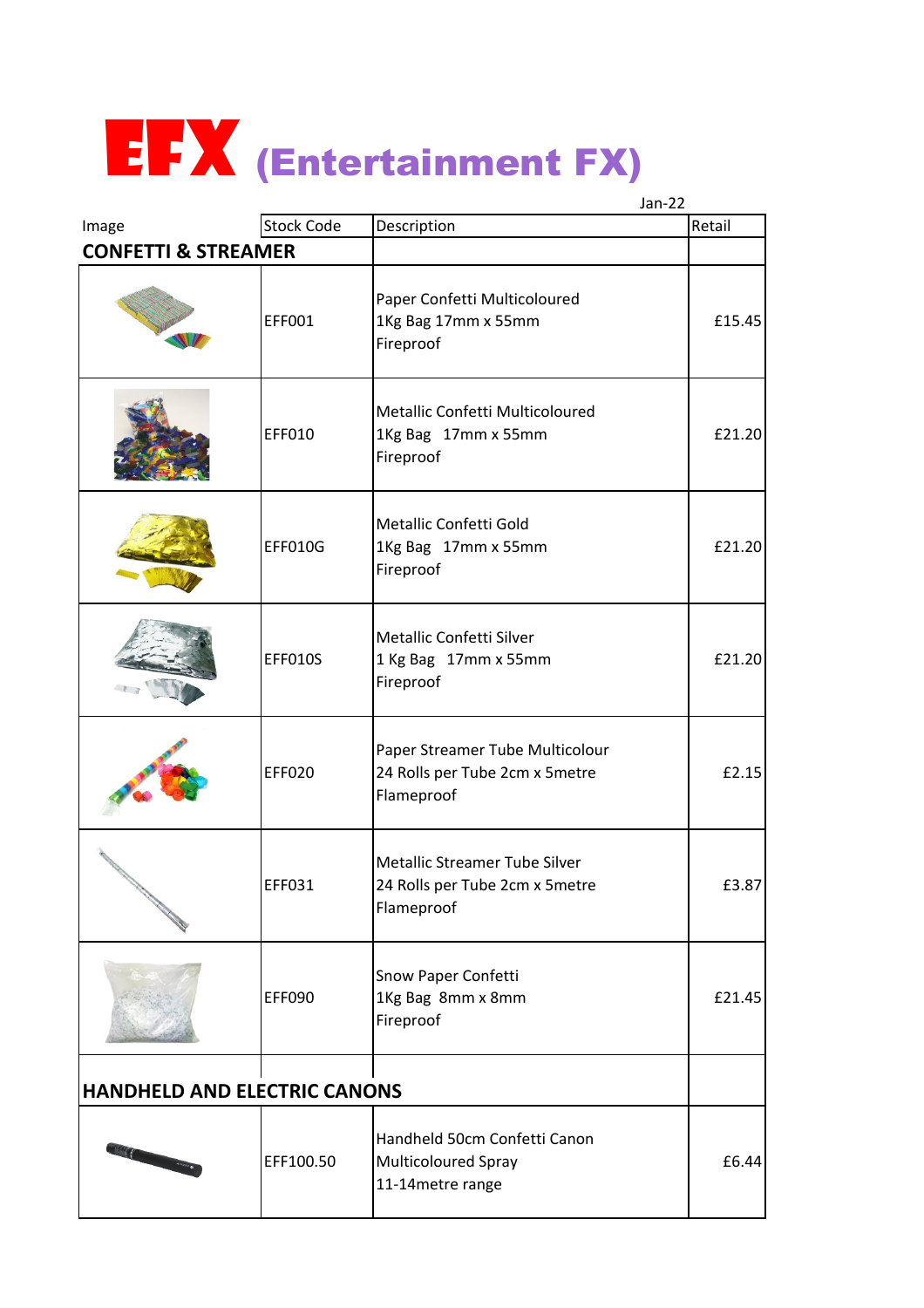| EFF100.80  | Handheld 80cm Confetti Canon<br>Multicolour Spray<br>18-20 metre spray   | £8.15 |
|------------|--------------------------------------------------------------------------|-------|
| EFF150.50  | Handheld 50cm Streamer Canon<br>Multicolour Spray<br>11-14 metre spray   | £7.00 |
| EFF150.80  | Handheld 80cm Steamer Canon<br>Multicolour Spray<br>18-20 metre spray    | £8.55 |
| EFF200.50  | Electric 50cm Confetti Canon<br>Multicolour spray<br>14-16 metre spray   | £8.00 |
| EFF200.80  | Electric 80cm Confetti Canon<br>Multicolour Spray<br>20-22 metre spray   | £9.00 |
| EFF200.80B | Electric 80cm Confetti Canon<br><b>Blue Spray</b><br>20-22 metre spray   | £9.00 |
| EFF200.80R | Electric 80cm Confetti Canon<br>Red Spray<br>20-22 metre spray           | £9.00 |
| EFF200.80W | Electric 80cm Confetti Canon<br>White Spray<br>20-22 metre Spray         | £9.00 |
| EFF200.80Y | Electric 80cm Confetti Canon<br><b>Yellow Spray</b><br>20-22 metre spray | £9.00 |
| EFF250.50  | Electric 50cm Streamer Canon<br>Multicolour Spray<br>14-16 metre spray   | £8.45 |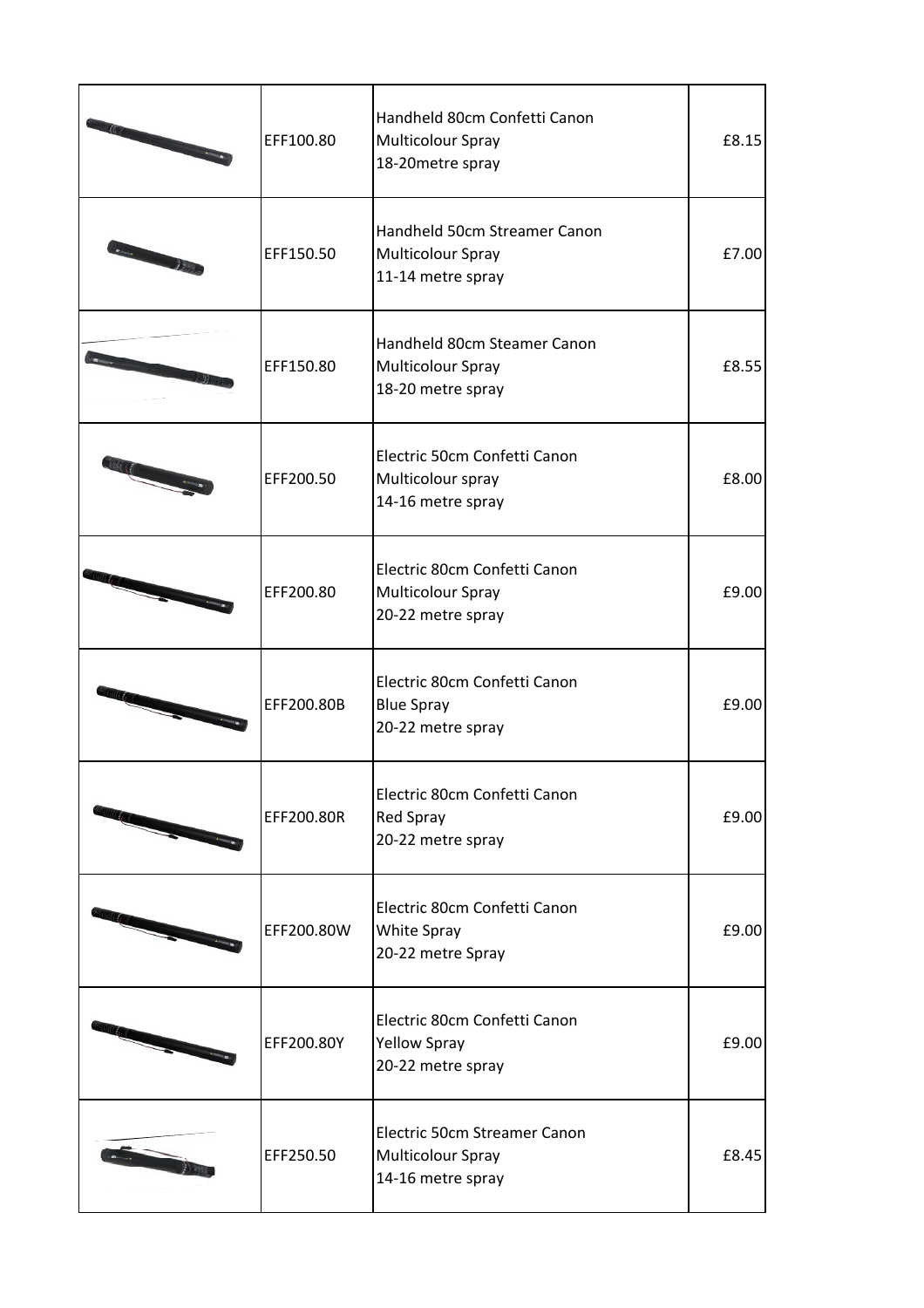|                                                 | EFF250.80     | Electric 80cm Streamer Canon<br>Multicolour Spray<br>20-22 metre Spray        | £8.90   |
|-------------------------------------------------|---------------|-------------------------------------------------------------------------------|---------|
| <b>CONFETTI &amp; STREAMER FIRING SYSTEM</b>    |               |                                                                               |         |
|                                                 | EFF500.21     | Firing Tube 21" (52cm)<br>Uses a 16gram CO2 Canister<br>Sprays 6-10 metres    | £105.00 |
|                                                 | EFF500.42     | Firing Tube 42" (107cm)<br>Uses a 16 gram CO2 Canister<br>Sprays 10-15 metres | £148.00 |
|                                                 | EFF501.1      | 16 gram CO2 Threaded Cylinder<br>20 per box                                   | £36.00  |
| <b>CONFETTI &amp; STREAMER POWERED MACHINES</b> |               |                                                                               |         |
|                                                 | EFF510        | Electronic Confetti/ Streamer Canon<br>1 Shot 240volt DMX Control             | £263.00 |
|                                                 | <b>EFF512</b> | Electric Confetti/ Streamer Canon<br>2 Shot 240volt DMX Control               | £380.00 |
|                                                 | <b>EFF514</b> | Electric Confetti/ Streamer Canon<br>4 Shot 240volt DMX Control               | £455.00 |
|                                                 | <b>EFF520</b> | <b>Truss Mount Confetti Machine</b><br>240volt DMX and Power Control          | £587.00 |
|                                                 | <b>EFF523</b> | Confetti Canon 240v c/w Remote Control<br>Capacity 0.5Kg Spray 8-10 metres    | £400.00 |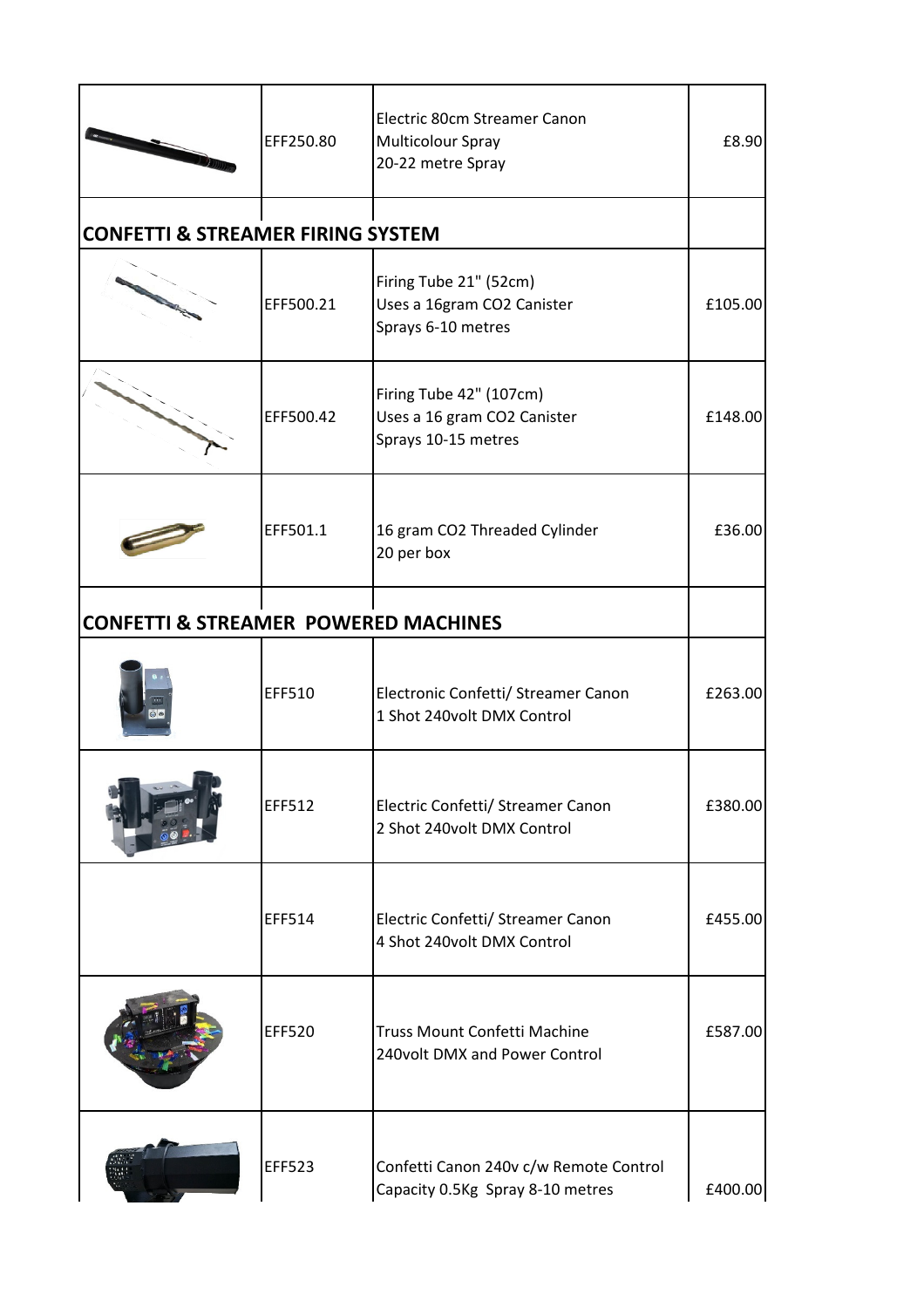|                     | <b>EFF525</b> | Confetti Canon Remote Control & DMX<br>240volt Capacity 0.5Kg Spray 8-10 metres                                              | £469.00 |
|---------------------|---------------|------------------------------------------------------------------------------------------------------------------------------|---------|
| <b>CO2 PRODUCTS</b> |               |                                                                                                                              |         |
|                     | EFF600        | CO2 Handheld Gun c/w 3m of Hose<br>Spray 4-6 metres<br>Requires CO2 Gas cannister                                            | £309.00 |
|                     | EFF610        | CO2 Jet Machine DMX c/w 6m Hose<br>Spray 6-8 metres, DMX Control<br>Requires CO2 Gas Cannister                               | £480.00 |
|                     | EFF615        | CO2 Jet Machine c/w LED's<br>Spray 8-10 metres DMX Control<br>Red, Green, Blue Pixel LEDs (12)<br>Requires CO2 Gas Cannister | £635.00 |

| <b>KABUKI STAGE SYSTEM</b> |               |                                                                                                             |         |
|----------------------------|---------------|-------------------------------------------------------------------------------------------------------------|---------|
| 日記                         | <b>EFF800</b> | Kabuki power Drop DMX Control<br>Maximum load 35Kg<br>Used for hanging drapes to create<br>controlled drops | £195.00 |

## FLUIDS, SMOKE, HAZE, SNOW, BUBBLE, ETC.

| <b>EFF750</b> | <b>Bubble Fluid Premier</b><br>5 litre | £17.50 |
|---------------|----------------------------------------|--------|
|               |                                        |        |